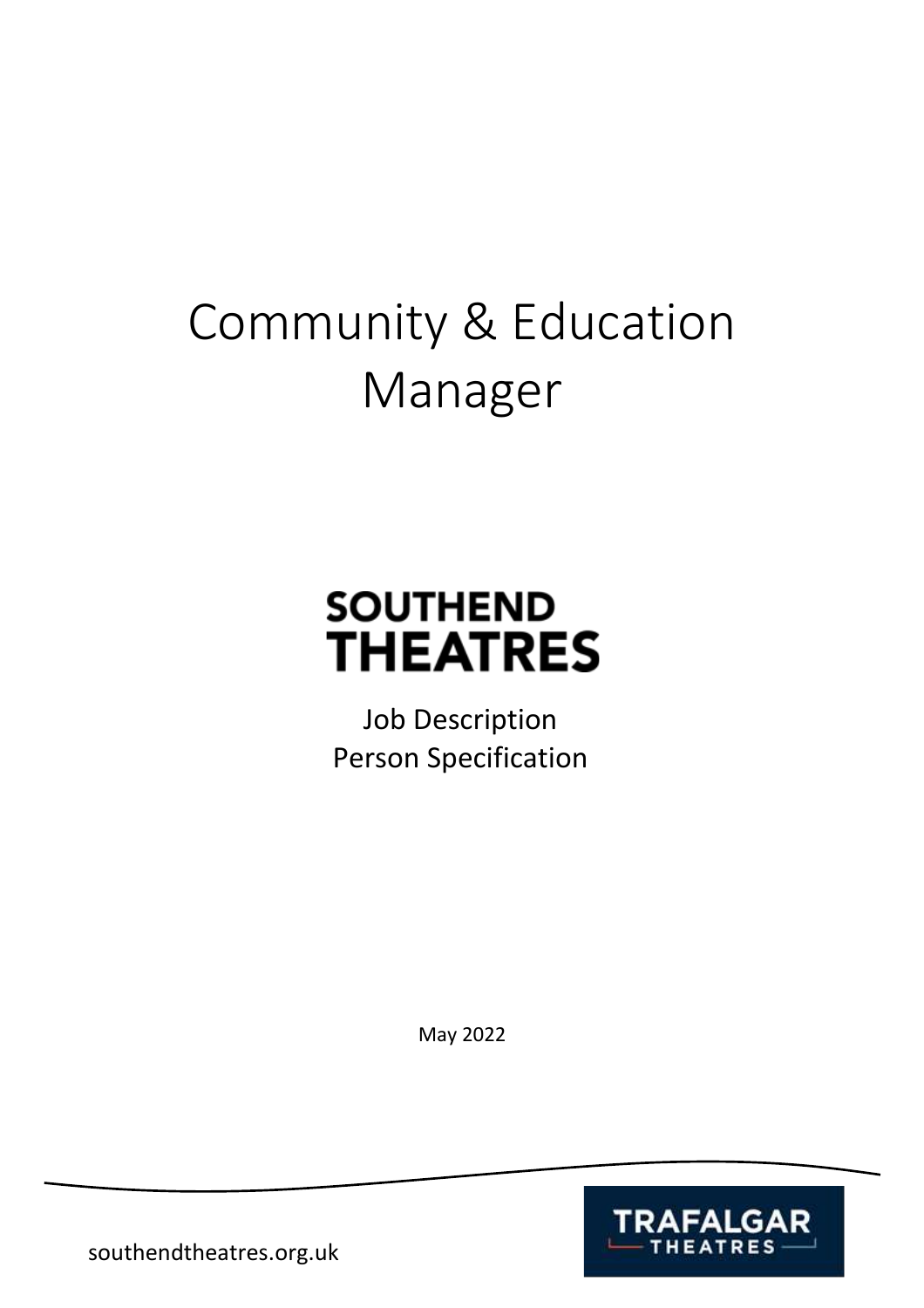HQ Theatres is the UK's leading regional theatre specialist and part of Trafalgar Entertainment.

Southend Theatres provides a stunning range of live entertainment, theatre and dining in our two venues, the **Cliffs Pavilion** and the **Palace Theatre**, in the heart of Southend-on-Sea.

**The Cliffs Pavilion** is one of 12 venues within HQ Theatres & Hospitality's (HQT&H) current portfolio of regional theatres and concert halls. HQT&H currently manages 18 auditoria on behalf of local authorities, with capacities ranging from a 200 seat arts centre to a 2,400 seated/standing theatre. Last year HQT&H programmed a total of 2,354 shows which attracted attendances of over 1.5 million.

**The Palace Theatre**, which opened in 1912, is a delightful Edwardian theatre retaining many features from its music hall origins, and includes The Dixon Studio located on the first floor. The studio is regularly used for a range of small-scale presentations including both amateur and professional productions, stand-up comedians and children's theatre.

| <b>Employment type:</b>                | <b>Full Time</b>                                                                                                                                                                                                                                                                                                                                                                                                                        |
|----------------------------------------|-----------------------------------------------------------------------------------------------------------------------------------------------------------------------------------------------------------------------------------------------------------------------------------------------------------------------------------------------------------------------------------------------------------------------------------------|
| Salary:                                | £25,000 - £27,000 p.a. dependent on experience, ability and potential                                                                                                                                                                                                                                                                                                                                                                   |
| Hours:                                 | 40 per week over 5 days out of 7, subject to variation to meet business<br>requirements. Working hours may include evenings, weekends, and Bank Holidays.                                                                                                                                                                                                                                                                               |
| <b>Work location:</b>                  | You will be based at Southend Theatres and may be required to travel to and work<br>at other HQT&H venues. Approved travel expenses will be reimbursed.                                                                                                                                                                                                                                                                                 |
| <b>Purpose of the role:</b>            | Under the overall direction of the Marketing and Development Manager and<br>working alongside the senior management team, the post holder is responsible for<br>ensuring the development and effective delivery of an innovative Community and<br>Education programme to support the vision of Southend Theatres Ltd.<br>The successful applicant will be required to comply with our Data & Barring Service<br>(DBS) Check procedures. |
| Our ideal candidate:                   | The successful candidate will be a highly motivated and creative self-starter who<br>will thrive in this busy and challenging arts environment.                                                                                                                                                                                                                                                                                         |
| For an informal<br>discussion contact: | Paul Driscoll, Marketing Manager<br>01702 390472 pauld@southendtheatres.org.uk                                                                                                                                                                                                                                                                                                                                                          |
| <b>Closing date:</b>                   | Friday 10 <sup>th</sup> June 2022                                                                                                                                                                                                                                                                                                                                                                                                       |
| How to apply:                          | Send your CV and a covering letter to kerryd@southendtheatres.org.uk. Tell us why<br>you think you are suited to this role, why it interests you and how we'll benefit from<br>having you on board!                                                                                                                                                                                                                                     |

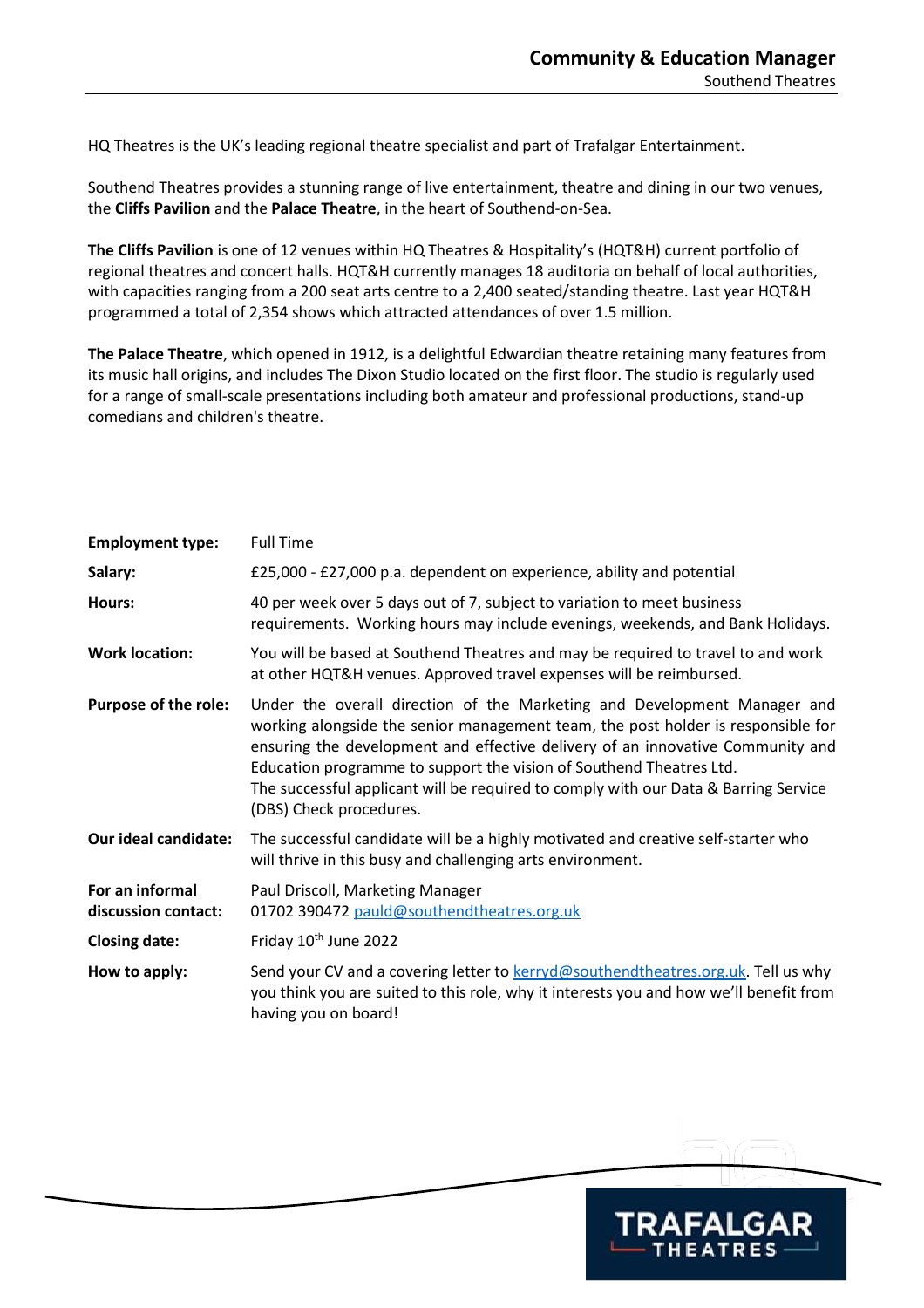# **REPORTING**

The Community and Education Manager reports directly to the Marketing Manager.

# **KEY ACCOUNTABILITIES**

#### **1. Education and Community Development**

- a) Develop and co–ordinate an innovative education and outreach strategy linked to the core programme, aims and objectives of Southend Theatres.
- b) Create links with the local community (in particular the education sector) and develop plans to increase access and attendance, in particular for young people, promoting a two-way process of mutual development.
- c) Create and develop sustainable relationships, partnerships and projects with groups and organisations across the range of communities in the region, thereby facilitating the process of making Southend Theatres accessible economically, culturally and intellectually.
- d) Build upon and further develop productive links with partners and agencies including: Southend Theatres Education Forum, Palace Theatre partners, Arts Council England East, Southend Borough Council, Orchestras Live and The Royal Philharmonic Orchestra.
- e) Be an advocate and assist Southend Theatres' management team in promoting the wider critical understanding of the performing arts through education and learning for a wide range of audiences including sponsors and donors, public bodies, our own employees, the media and the general public.
- f) Ensure educational opportunities are maximised to promote inclusivity and diversity.
- g) Establish and sustain strong partnerships with other arts and non-arts organisations as a way of building audiences for participatory arts and outreach work.
- h) Research and engage the skills of artists and companies with expertise and experience to deliver exemplary participatory workshops, education and outreach work.
- i) Influence and interface with Southend Theatres' programming planning process.
- j) Play a fundamental part in the identification and raising of funds to support education and community work including trusts and foundations, individuals, public bodies, industry and individuals.

#### **2. Organisation and Management**

- a) Undertake all associated day-to-day administrative work, including liaising with artists, artists' managements, project partners, suppliers of services, issuing confirmations/contracts and booking venue space.
- b) Manage Southend Theatres' work experience and placement programme.
- c) Responsible for authorising expenditure to permitted levels and working within the broadly selffinancing nature of the Education Programme, meeting agreed project budgets. Ensure all earned income targets are met.

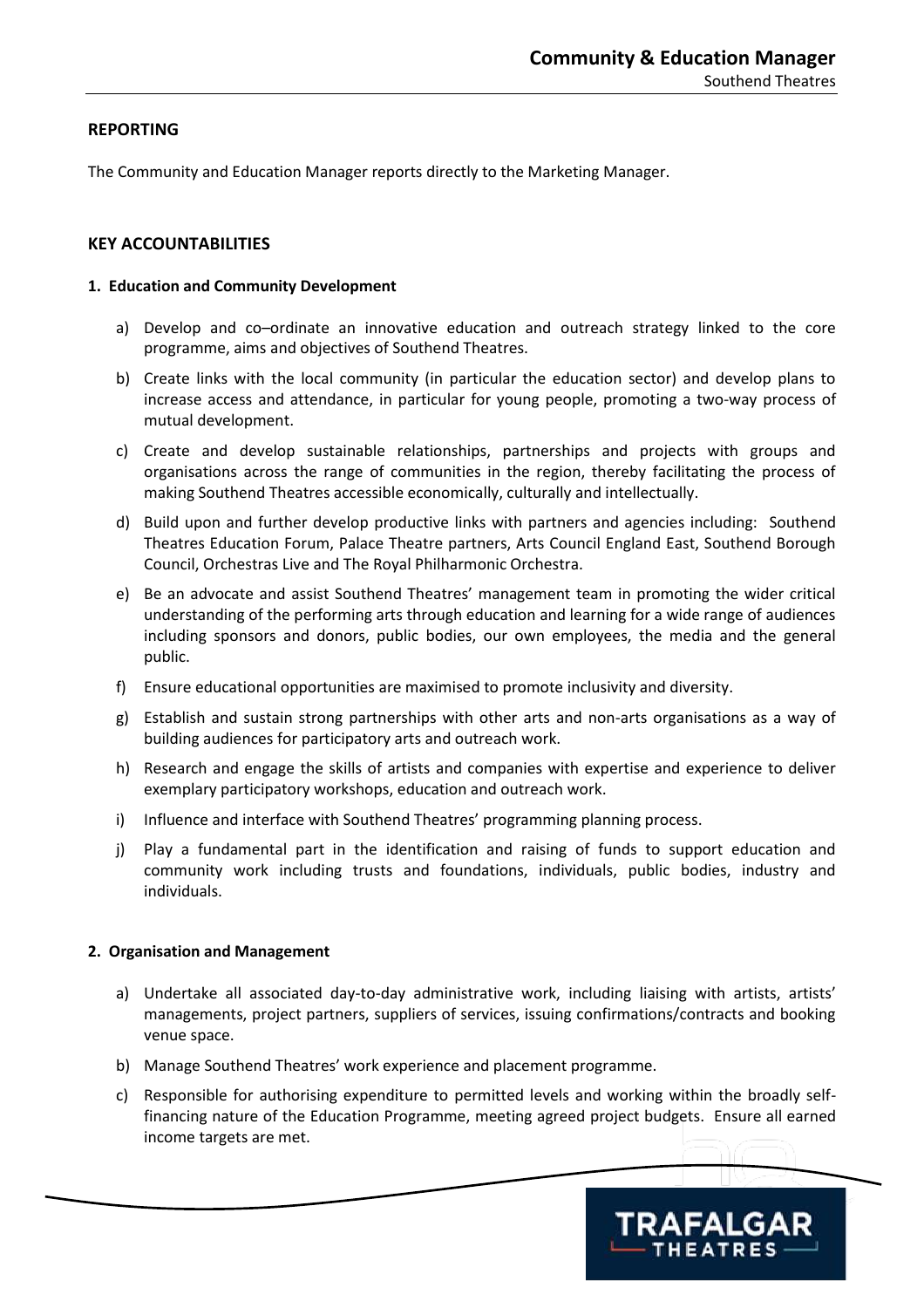- d) Lead education and community project meetings to include project planning and evaluation, budgeting and preparing fundraising documents.
- e) Review, develop and maintain Southend Theatres' education policy documents and all information sent to clients and host organisations including initial information, confirmations, risk assessments, health and safety documentation, questionnaires and evaluation forms.
- f) Produce written reports and visual presentations, demonstrating the evaluation and cost analysis of projects.
- g) Manage project budgets and maintain financial records accordingly.
- h) Ensure compliance with legal child protection guidelines, including organising DBS checks.
- i) House manage performances and participatory events as required.
- j) Attend regular meetings as required both in-house and within the HQ Theatres group.

#### **3. Marketing**

- a) Utilise Southend Theatres' box office database for targeted direct mail, e-mail and other functions. Monitor and advise management on the effectiveness of audience development initiatives.
- b) Design and produce promotional material for the Education and Community Development programme in liaison with the Marketing Manager, including but not limited to relevant website pages, press releases, articles and resource packs.

#### **Other Duties & Responsibilities**

The post holder will:

- a) Dress in accordance with the Southend Theatres uniform policy and wear protective clothing as issued.
- b) Undertake any relevant training and development that may be required.
- c) Carry out any other duties as required from time to time, taking into consideration the grade of the post and the capabilities of the post holder.

This Job Description is not an exhaustive description of your duties. You will be required to adopt a flexible approach to your role and responsibilities. In particular, from time to time, you may be required to undertake such alternative or additional duties as may be commensurate with your skills, experience and capabilities.